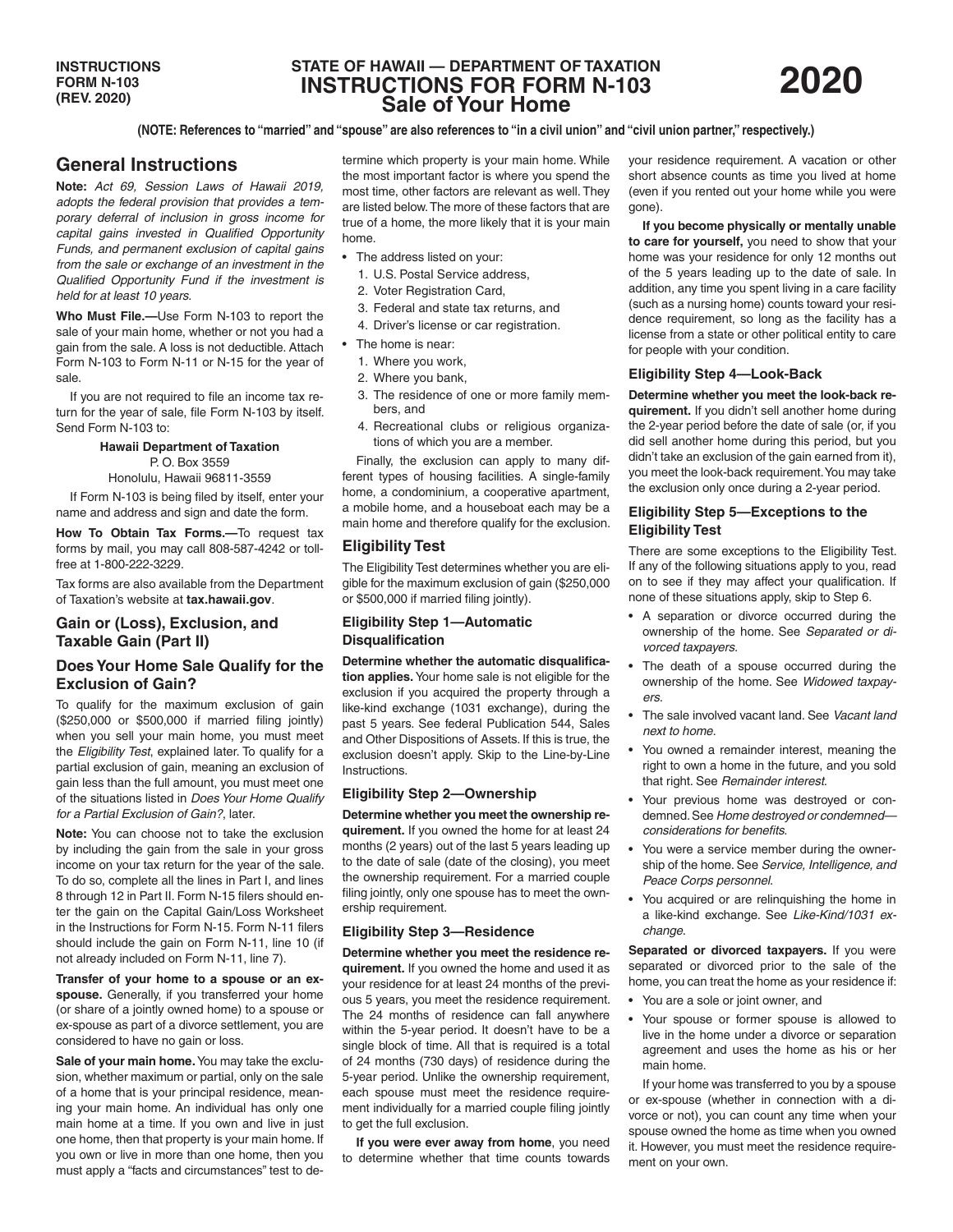**Widowed taxpayers.** If you are a widowed taxpayer who doesn't meet the 2-year ownership and residence requirements on your own, consider the following rule. If you sell your home within 2 years of the death of your spouse and you haven't remarried at the time of the sale, then you may include any time when your late spouse owned and lived in the home, even if without you, to meet the ownership and residence requirements.

Also, you may be able to increase your exclusion amount from \$250,000 to \$500,000. You may take the higher exclusion if you meet all of the following conditions.

- 1. You sell your home within 2 years of the death of your spouse;
- 2. You haven't remarried at the time of the sale;
- 3. Neither you nor your late spouse took the exclusion on another home sold less than 2 years before the date of the current home sale; and
- 4. You meet the 2-year ownership and residence requirements (including your late spouse's times of ownership and residence if need be).

**Service, Intelligence, and Peace Corps personnel.** If you or your spouse are a member of the Uniformed Services or the Foreign Service, or an employee of the intelligence community in the Unites States, you may choose to suspend the 5-year test period for ownership and residence when you are on qualified official extended duty. This means you may be able to meet the 2-year residence test even if, because of your service, you did not actually live in your home for at least the 2 years during the 5-year period ending on the date of sale.

**Qualified extended duty.** You are on qualified extended duty if:

- You are called or ordered to active duty for an indefinite period, or for a definite period of more than 90 days.
- You are serving at a duty station at least 50 miles from your main home, or you are living in government quarters under government orders.
- You are one of the following:
	- 1. A member of the armed forces (Army, Navy, Air Force, Marine Corps, Coast Guard);
	- 2. A member of the commissioned corps of the National Oceanic and Atmospheric Administration (NOAA) or the Public Health Service;
	- 3. A Foreign Service chief of mission, ambassador-at-large, or officer;
	- 4. A member of the Senior Foreign Service or the Foreign Service personnel;
	- 5. An employee, enrolled volunteer, or enrolled volunteer leader of the Peace Corps serving outside the United States; or
	- 6. An employee of the intelligence community, meaning:
		- a. The Office of the Director of National Intelligence, the Central Intelligence Agency, the National Security Agency, the Defense Intelligence Agency, the National Geospatial-Intelligence Agency, or the National Reconnaissance Office;
- b. Any other office within the Department of Defense for the collection of specialized national intelligence through reconnaissance programs;
- c. Any of the intelligence elements of the Army, the Navy, the Air Force, the Marine Corps, the Federal Bureau of Investigation, the Department of Treasury, the Department of Energy, and the Coast Guard;
- d. The Bureau of Intelligence and Research of the Department of State; or
- e. Any of the elements of the Department of Homeland Security concerned with the analyses of foreign intelligence information.

**Period of suspension.** The period of suspension cannot last more than 10 years. Together, the 10-year suspension period and the 5-year test period can be as long as, but no more than, 15 years. You cannot suspend the 5-year period for more than one property at a time. You can revoke your choice to suspend the 5-year period at any time.

**Example 1.** Mary bought a home on May 1, 2004. She used it as her main home until August 27, 2007. On August 28, 2007, she went on qualified official extended duty with the Navy. She did not live in the house again before selling it on August 1, 2020. Mary chooses to use the entire 10-year suspension period. Therefore, the suspension period would extend back from August 1, 2020, to August 2, 2010, and the 5-year test period would extend back to August 2, 2005. During that period, Mary owned the house all 5 years and lived in it as her main home from August 2, 2005, until August 28, 2007, a period of more than 24 months. She meets the ownership and use tests because she owned and lived in the home for at least 2 years during this test period.

**Example 2.** John bought and moved into a home in 2011. He lived in it as his main home for 3-1/2 years. For the next 6 years, he did not live in it because he was on qualified official extended duty with the Army. He then sold the home at a gain in 2020. To meet the use test, John chooses to suspend the 5-year test period for the 6 years he was on qualified official extended duty. This means he can disregard those 6 years. Therefore, John's 5-year test period consists of the 5 years before he went on qualified official extended duty. He meets the ownership and use tests because he owned and lived in the home for 3-1/2 years during this test period.

**Vacant land next to home.** You can include the sale of vacant land adjacent to the land on which your home sits as part of a sale of your home if ALL of the following are true.

- You owned and used the vacant land as part of your home.
- The sale of the vacant land and the sale of your home occurred within 2 years of each other.
- Both sales either meet the Eligibility Test or qualify for partial tax benefits, as described earlier.

Also, if your sale of vacant land meets all these requirements, you must treat that sale and the sale of your home as a single transaction for tax purposes, meaning that you may apply the exclusion only once.

However, if you move your home from the land on which it stood (meaning you relocate the actual physical structure), then that land no longer counts as part of your home. For example, if you move a mobile home to a new lot and sell the old lot, you cannot treat the sale of the old lot as the sale of your home.

**Home destroyed or condemned—considerations for benefits.** If an earlier home of yours was destroyed or condemned, you may be able to count your time there towards the ownership and residence test.

If your home was destroyed, see federal Publication 547, Casualties, Disasters, or Thefts. If your home was condemned, see federal Publication 544.

**Remainder interest.** The sale of a remainder interest in your home is eligible for the exclusion only if both of the following conditions are met.

- The buyer isn't a "related party." A related party can be a related person or a related corporation, trust, partnership, or other entity which you control or in which you have an interest.
- You haven't previously sold an interest in the home for which you took the exclusion.

**Like-Kind/1031 exchange.** If you sold a home that you acquired in a like-kind exchange, then the following test applies.

You can't claim the exclusion if:

- 1. Either a. or b. applies:
	- a. You acquired your home in a like-kind exchange (also known as a section 1031 exchange), or
	- b. Your basis in your home is determined by reference to a previous owner's basis, and that previous owner acquired the property in a like-kind exchange (for example, the owner acquired the home and then gave it to you); and
- 2. You sold the home within 5 years of the date your home was acquired in the likekind exchange.

For more information about like-kind exchanges, see federal Publication 544.

If you relinquished your home in a like-kind exchange, then you should determine if you qualify to exclude gain as you would if you sold the home. Under certain circumstances, you may meet the requirements for both the exclusion of gain from the exchange of a main home and the nonrecognition of gain from a like-kind exchange. For more information, see Revenue Procedure 2005-14, 2005-7 I.R.B. 528.

#### **Eligibility Step 6— Final Determination of Eligibility**

If you meet the ownership, residence, and lookback requirements, taking the exceptions into account, then you meet the Eligibility Test. Your home sale qualifies for the maximum exclusion. Skip to the Line-by-Line Instructions.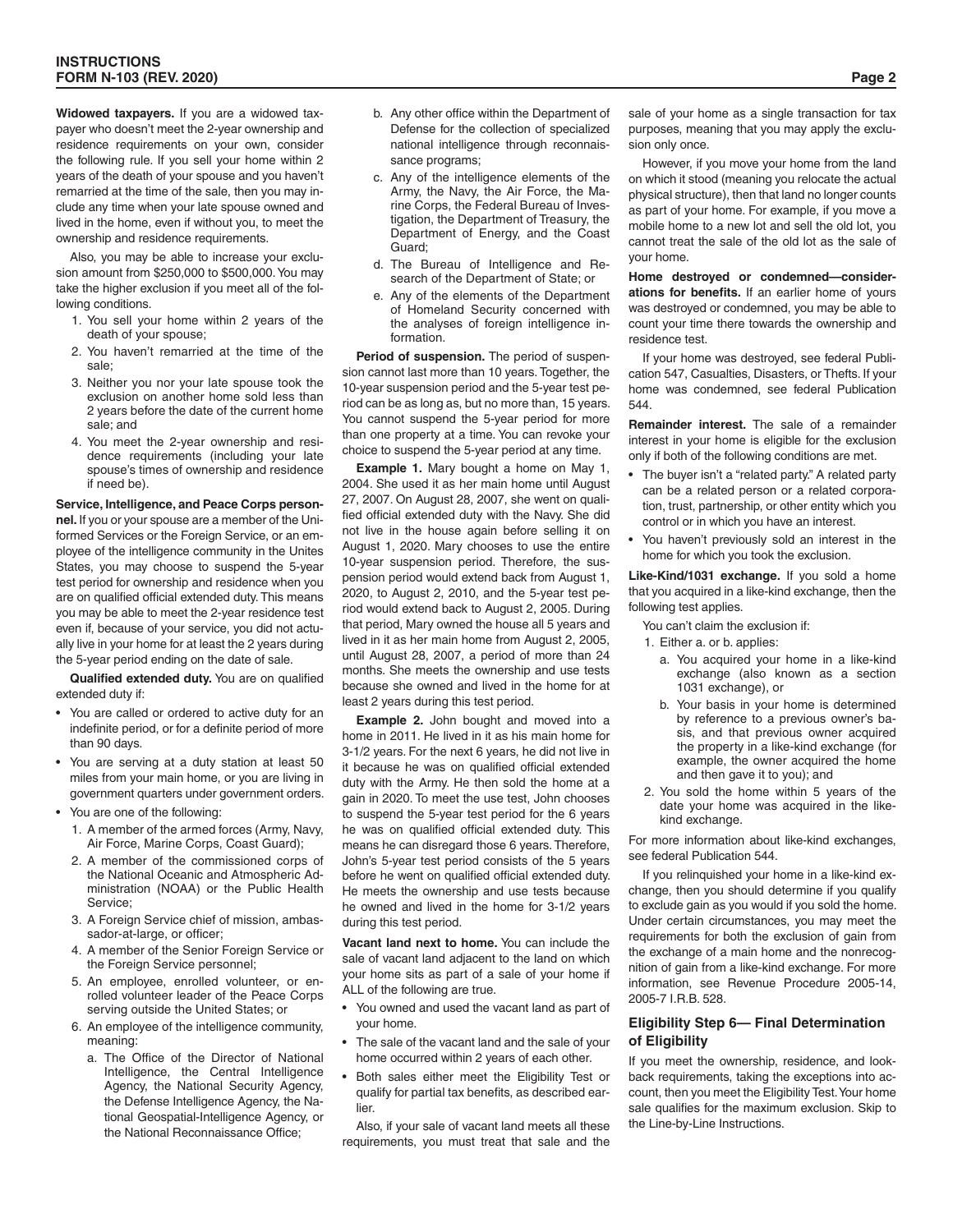If you didn't meet the Eligibility Test, then your home isn't eligible for the maximum exclusion, but you should continue to *Does Your Home Qualify for a Partial Exclusion of Gain?*

# **Does Your Home Qualify for a Partial Exclusion of Gain?**

If you don't meet the Eligibility Test, you may still qualify for a partial exclusion of gain. You can meet the requirements for a partial exclusion if the main reason for your home sale was a change in workplace location, a health issue, or an unforeseeable event.

### **Work-Related Move**

You meet the requirements for a partial exclusion if any of the following events occurred during your time of ownership and residence in the home.

- You took or were transferred to a new job in a work location at least 50 miles farther from home than your old work location.
- You had no previous work location and you began a new job at least 50 miles from the home.
- Either of the above is true of your spouse, a coowner of the home, or anyone else for whom the home was his or her residence.

#### **Health-Related Move**

You meet the requirements for a partial exclusion if any of the following health-related events occurred during your time of ownership and residence in the home.

- You moved to obtain, provide, or facilitate diagnosis, cure, mitigation, or treatment of disease, illness, or injury for yourself or a family member.
- You moved to obtain or provide medical or personal care for a family member suffering from a disease, illness, or injury. Family includes your:
	- 1. Parent, grandparent, stepmother, stepfather;
	- 2. Child (including adopted child, eligible foster child, and stepchild), grandchild;
	- 3. Brother, sister, stepbrother, stepsister, halfbrother, half-sister;
	- 4. Mother-in-law, father-in-law, brother-in-law, sister-in-law, son-in-law, daughter-in-law;
	- 5. Uncle, aunt, nephew, or niece.
- A doctor recommended a change in residence for you because you were experiencing a health problem.
- The above is true of your spouse, a co-owner of the home, or anyone else for whom the home was his or her residence.

#### **Unforeseeable Events**

You meet the standard requirements if any of the following events occurred during the time you owned and lived in the home you sold:

- Your home was destroyed or condemned.
- Your home suffered a casualty loss because of a natural or man-made disaster or an act of terrorism. (It does not matter whether the loss is deductible on your tax return.)
- You, your spouse, a co-owner of the home, or anyone else for whom the home was his or her residence:
- 1. Died;
- 2. Became divorced or legally separated;
- 3. Gave birth to two or more children from the same pregnancy;
- 4. Became eligible for unemployment compensation;
- 5. Became unable, because of a change in employment status, to pay basic living expenses for the household (including expenses for food, clothing, housing, medication, transportation, taxes, court-ordered payments, and expenses reasonably necessary for making an income).

An event is determined to be an unforeseeable event in IRS published guidance.

#### **Other Facts and Circumstances**

Even if your situation doesn't match any of the standard requirements described above, you still may qualify for an exception. You may qualify if you can demonstrate the primary reason for sale, based on facts and circumstances, is work-related, health-related, or unforeseeable. Important factors are:

- The situation causing the sale arose during the time you owned and used your property as your residence.
- You sold your home not long after the situation arose.
- You could not have reasonably anticipated the situation when you bought the home.
- You began to experience significant financial difficulty maintaining the home.
- The home became significantly less suitable as a main home for you and your family for a specific reason.

# **Line-by-Line Instructions**

**Line 1—**Enter the date of sale. If you received a federal Form 1099-S, Proceeds From Real Estate Transactions, the date of sale should be shown in box 1. If you did not receive a federal Form 1099- S, the date of sale is the earlier of (a) the date the title transferred, or (b) the date the economic burdens and benefits of ownership shifted to the buyer.

**Line 2—**If part of your main home was rented out or used for business and in the year of sale you were not entitled to deduct expenses for the part that was rented or used for business, report the entire sale on Form N-103.

If you were entitled to deduct expenses in the year of sale for the part that was rented or used for business, treat the sale as two separate sales. Report on Hawaii Schedule D-1 the part of the sale that applies to the rental or business use. Report on Form N-103 only the part of the sale that represents your main home. You must allocate between Form N-103 and Hawaii Schedule D-1 the sales price, expenses of sale, and the adjusted basis of the property sold. Attach a statement showing the total selling price of the property and the method used to allocate the amounts between the two forms.

**Line 5—**Section 235-5.5(f), HRS, requires that the amount received as a distribution from an IHA

which was used to purchase a residential property in Hawaii be included in the gross income of the individual.

Individuals who purchased residential property **before January 1, 1990**, with a distribution from an IHA must include in gross income in the year the property is sold, conveyed, or transferred an amount equal to the amount of the distribution, unless an election was made to include one-tenth of the distribution in gross income each year for ten years.

Individuals who purchase residential property **after December 31, 1989** shall include in gross income one-tenth of the distribution each year for ten years. If such individual sells the property purchased with an IHA distribution before the end of the ten-year period, the remaining amount of the distribution not previously reported shall be included in gross income in the year of sale.

Individuals who purchase residential property **after December 31, 1996**, with a distribution from an IHA established prior to January 1, 1990, and who have made the election to do so, shall include in gross income in the year the property is sold, conveyed, or transferred an amount equal to the amount of the distribution.

Enter on line 5 the total amount of the IHA distribution.

**Line 6—**Enter on this line the amount of the IHA distribution not previously reported. Also include this amount on Form N-11, line 10, or Form N-15, line 19. Identify this amount as "IHA distribution reported on sale of property."

**Line 7—**Section 235-5.5(f), HRS, also requires that 10% (.10) of the IHA distribution used to purchase residential property be added to the individual's gross income or tax liability upon the sale, conveyance, or transfer of the property if the total IHA distribution was not previously reported. On line 7, enter 10% (.10) of line 5.

The following individuals shall add 10% of the IHA distribution to their **gross income**:

- 1. Individuals who purchased residential property before January 1, 1990, and who have not made the election to report the distribution as gross income over a ten-year period, and
- 2. Individuals who purchased residential property after December 31, 1996, with a distribution from an IHA established prior to January 1, 1990, and who made the election to report the distribution as gross income at the time the property is sold.

Include this amount on Form N-11, line 10, or Form N-15, line 19. Identify this amount as "10% penalty on IHA distribution."

The following individuals shall add 10% of the IHA distribution to their **tax liability**:

1. Individuals who purchased residential property after December 31, 1989, except for individuals who purchased residential property after December 31, 1996, with a distribution from an IHA established prior to January 1, 1990, and who made the election to report the distribution as gross income at the time the property is sold.

Include this amount on Form N-11, line 27, or Form N-15, line 44 and fill in the oval indicating